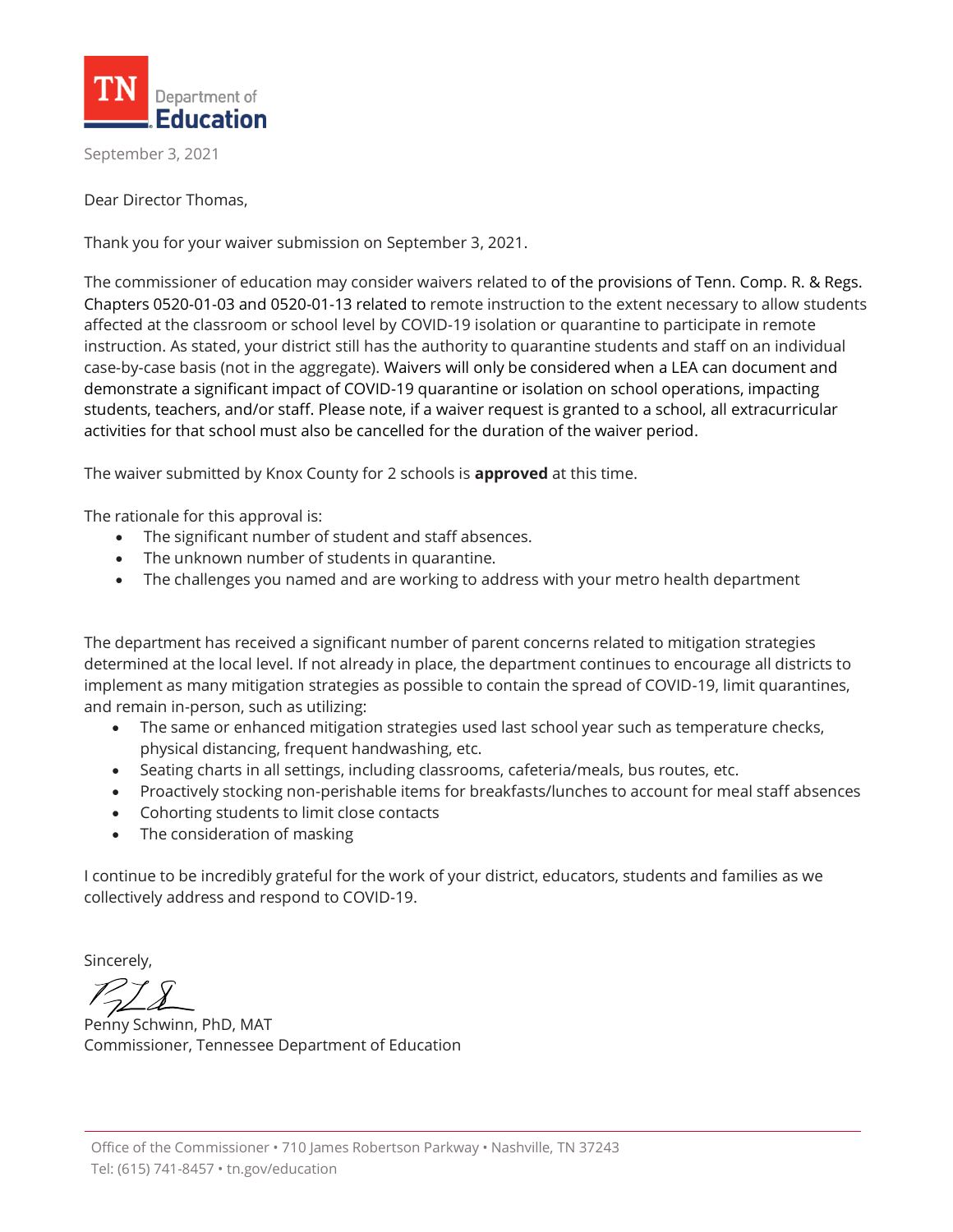

## Local Education Agency Waiver Request Application: COVID-19 Relief

Upon application by the local education agency (LEA) for one (1) or more of its classrooms or schools, pursuant to Tenn. Code Ann. § 49-1-209 (d), the commissioner of education will consider waivers of the provisions of Tenn. Comp. R. & Regs. Chapters 0520-01-03 and 0520-01-13 related to remote instruction to the extent necessary to allow students affected at the classroom or school level by COVID-19 isolation or quarantine to participate in remote instruction. This waiver process is not required for individual students on quarantine.

Waivers will only be considered when a LEA can document and demonstrate a significant impact of COVID-19 quarantine or isolation on school operations, impacting students, teachers, and/or staff. Please note, if a waiver request is granted to a school, all extracurricular activities for that school must also be cancelled.

Please submit completed applications to Commissioner.Schwinn@tn.gov. Following review by the commissioner or designee, the local education agency will be notified in writing if the waiver request application is approved or denied. If approved, the waiver will only be valid for seven (7) calendar days. If conditions warranting a waiver persist, then the LEA may submit additional waivers.

Knox County Schools

**Local Education Agency** 

| 912 S. Gay Street               | Knoxville | 37923         |
|---------------------------------|-----------|---------------|
| Street                          | City      | Zip           |
| rohomas                         |           | Sept. 3, 2021 |
| Director of Schools (Signature) |           | Date          |

1. Number of classrooms for which you are requesting a waiver:

|                       |                | In Quarantine or Isolation |                           |               |                        |                         |                           |
|-----------------------|----------------|----------------------------|---------------------------|---------------|------------------------|-------------------------|---------------------------|
| Grade of<br>Classroom | Name of School | # of<br>Teachers           | $%$ of<br><b>Teachers</b> | # of<br>Staff | $%$ of<br><b>Staff</b> | # of<br><b>Students</b> | $%$ of<br><b>Students</b> |
|                       |                |                            |                           |               |                        |                         |                           |
|                       |                |                            |                           |               |                        |                         |                           |
|                       |                |                            |                           |               |                        |                         |                           |

Please explain why this waiver is necessary and in-person instruction is not feasible at this time:

 $2.$ Number of schools for which you are requesting a waiver: 2

|                                | In Quarantine or Isolation |                           |            |            |                         |                           |  |
|--------------------------------|----------------------------|---------------------------|------------|------------|-------------------------|---------------------------|--|
| Name of School                 | # of<br><b>Teachers</b>    | $%$ of<br><b>Teachers</b> | # of Staff | % of Staff | # of<br><b>Students</b> | $%$ of<br><b>Students</b> |  |
| Austin-East Magnet High School |                            |                           | 22         | 22%        | 153                     | 23%                       |  |
| Central High School            |                            |                           | 25         | 20%        | 375                     | 28%                       |  |
|                                |                            |                           |            |            |                         |                           |  |